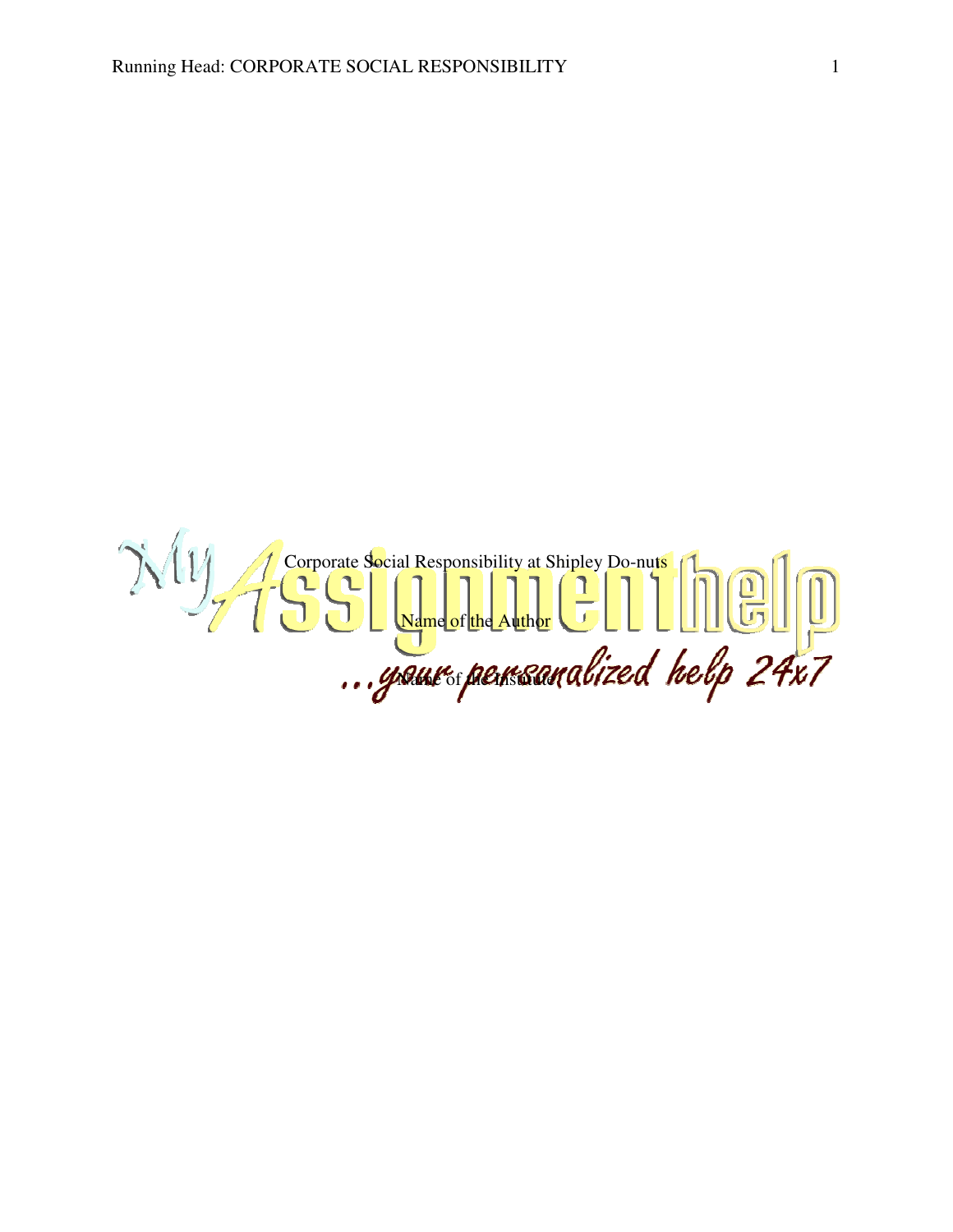#### Abstract

Corporate Social Responsibility (CSR) has become a buzzword in the modern organizations. The reasons for focusing on it may be philanthropic, plain window dressing to avoid Government's interference or simply a public relations exercise. The author has tried to analyze how well Shipley Do-nuts, a Houston based company, has managed to fulfill its ethical and social obligations. The internal and external influence to its CSR strategy has been studied with the help of SWOT matrix. Based on the study, the author is of the opinion that the company should shift its approach from a philanthropic one to a community based one to achieve sustainable development. The author has suggested use of a community sports area for achieving the same.

*Keywords:* Corporate Social Responsibility

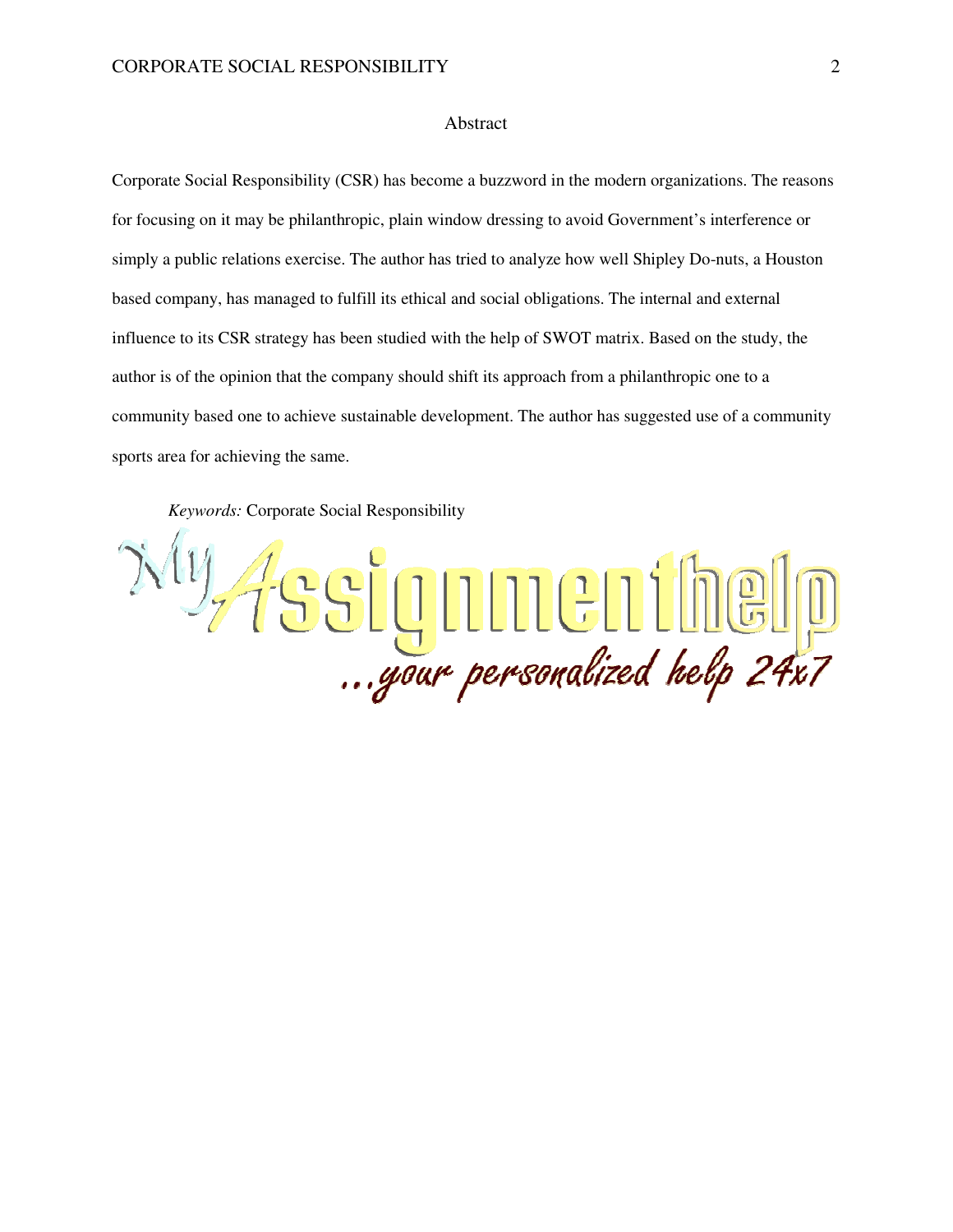## Corporate Social Responsibility at Shipley Do-nuts

Founded in 1936 in Texas, Shipley Donuts has become a popular doughnut chain in the United States with over 220 stores spread throughout the southern states. Since its inception, Shipley Donuts has been actively involved within its community which adds a whole new dimension to its mission of "making life delicious" (Shipley Do-nuts, 2008). The founder of the company, Lawrence Shipley, Sr. founded the company near the end of the Great Depression. He had witnessed the horrors that people of his community had gone through during the Depression. Thus giving the community back that made him rich was one of his top priorities. Moreover, in a country which is fighting a battle against childhood obesity, the role of a fast-food chain like Shipley Do-nuts assumes significance especially its attitude towards ethical practices and social obligations. The following sections discuss how well Shipley Donuts has contributed towards its Corporate Social Responsibility.

Shipley has adopted a philanthropic approach to CSR. In this **give** proach the wour de r sonacize monetary donations, aid or lend their names to the local communities for social causes. According to Wood (1991), this approach helps them to become vastly respected in their local community and protects their home market even during times of fierce competition. Shipley has been associated with many social causes from schools, churches to charity groups. For example, Shipley lent its name to annual fair dedicated to cancer survivors and veterans during last October (Lowman, 2009).

**CSR approach at Shipley** 

Shipley also makes significant contribution towards promoting the US culture and tradition. Shipley's franchises have been known to donate a part of their earnings during Christmas to Angel Tree, a local organization that helps in buying gifts for poor children during the Christmas (Tribune Herald, 2009). Similarly, it gives away free doughnuts to its customers on June 5 every year in the memory of Chicago Salvation army which gave rise to the National Doughnut Day (Tribune Herald, 2009).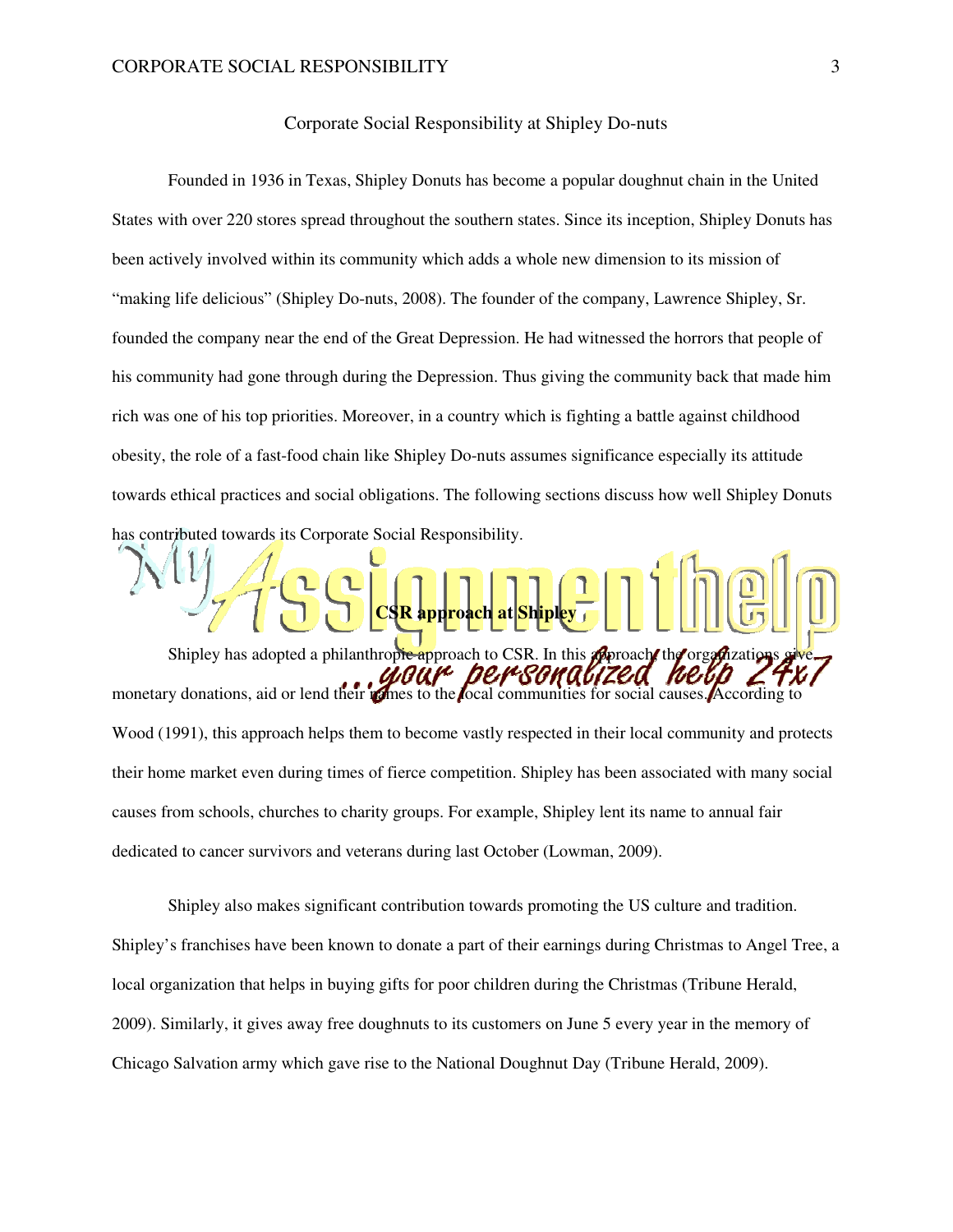Being a fast food chain, Shipley has also taken its obligation of "making America healthy" very seriously. Complete nutritional information of its products is displayed prominently at all its franchises and also at its website. Any customer can view the cleanliness of the kitchen area and the bakery techniques being used through its theater viewing windows. Moreover, to show its commitment towards health, it sponsors local sports teams like Houston Dynamos (professional soccer club in MLS) and Houston Astros (professional Major League Baseball team) (Shipley Do-nuts, 2008). Such has been Shipley's commitment to maintain quality that it has been reluctant to grow too fast (the chain has added only 220 stores in its 74 years of existence compared to thousands of stores opened by McDonalds or Pizza Hut in lesser time) which is reflected in its strict criteria for a franchise.

## **SWOT Analysis**



organizations to sponsoring local sports clubs, Shipley has been actively involved in the community development. Moreover, it invites local organizations to seek assistance through its web site. This approach shows its commitment towards community building and has helped it to carve a niche for itself in the Texas community.

- 2. Ethical practices: Shipley not only makes nutritional information about its doughnuts public, but also lets its customers know the processes being used at the kitchen through an open window system. This ethical practice has found wide acceptance among the Texas community who flock to its franchises.
- 3. Sticking to traditional bakery techniques: Despite the advent of modern automated bakery techniques, Shipley Do-nuts have stuck to the traditional bakery techniques to retain its soft and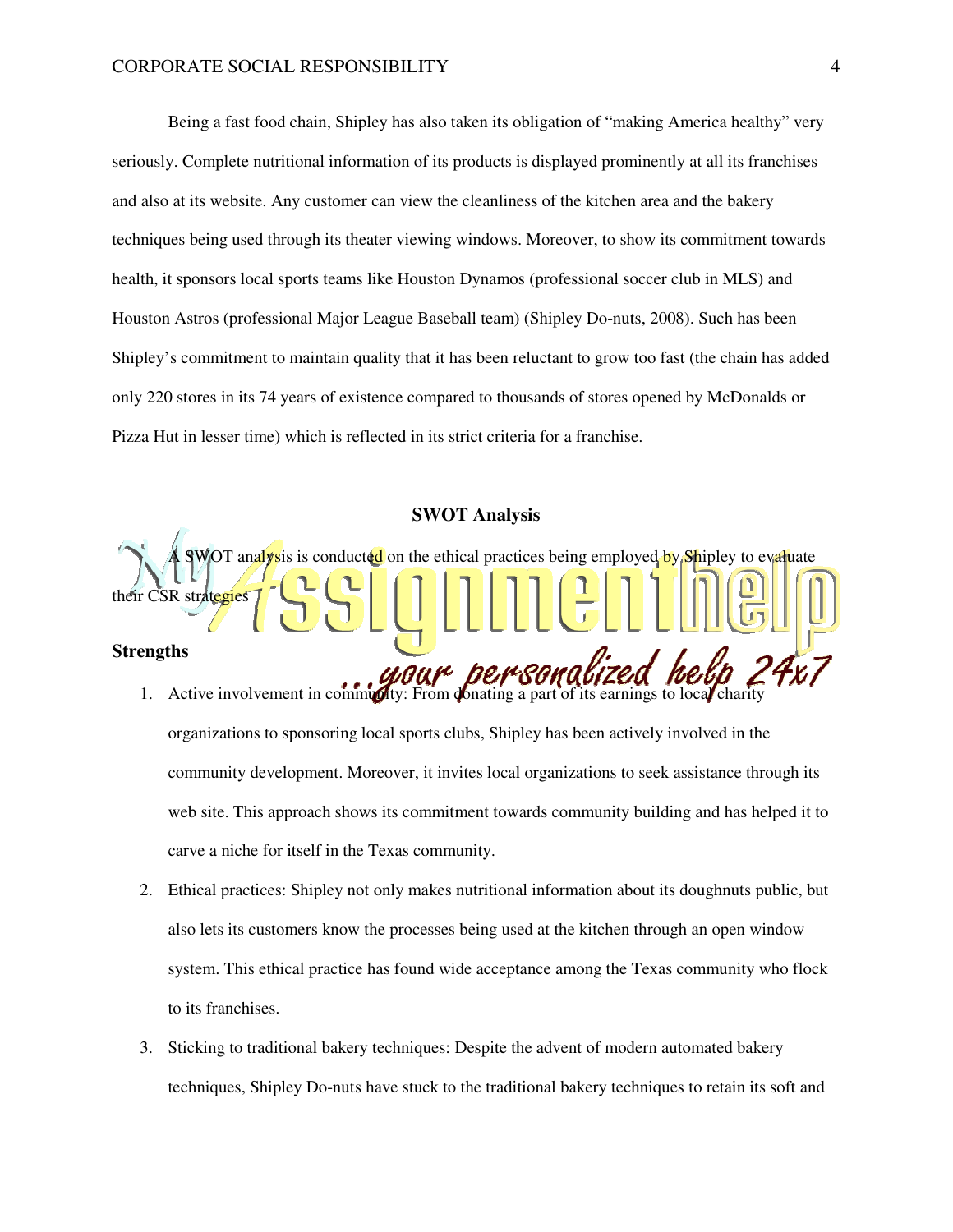fresh aroma and taste. This requires it to employ a greater number of workers thus helping the local community in finding a job (Shipley Do-nuts, 2008).

#### **Weaknesses**

- 1. Working conditions: To keep the costs of labor down, the company has resorted to the use of cheap illegal immigrants from Mexico in the past. The immigrants have often complained to the use of abusive language and racial slurs by the owners (Houston Chronicle, 2009). This has harmed its image in the national consciousness.
- 2. Less contribution to local skill development: A philanthropic approach to CSR doesn't contribute much to the skill development of the local people and thus doesn't lead to a sustainable development. Shipley has often been riled for not contributing to the local skill development.
- Secrecy of its donut mix: Although it is central to its competitive advantage, the secrecy about its donut mix, which makes the donuts great, is akin to hiding important nutritional facts customers. T<mark>h</mark>is has not gone down well with some consumer rights activists

. your personal

## **Opportunities**

- 1. Increasing community based approach: A community based approach to CSR is more successful in connecting with the local community. This may involve partnering with a local school for education of the children. This will help the company in contributing to the local skill development and in achieving sustainable development.
- 2. Healthy doughnuts: Shipley can add a few healthy doughnuts, which are low in calorie, to its product range. This may not necessarily sell much, but will credibility to its efforts towards building a "healthy America".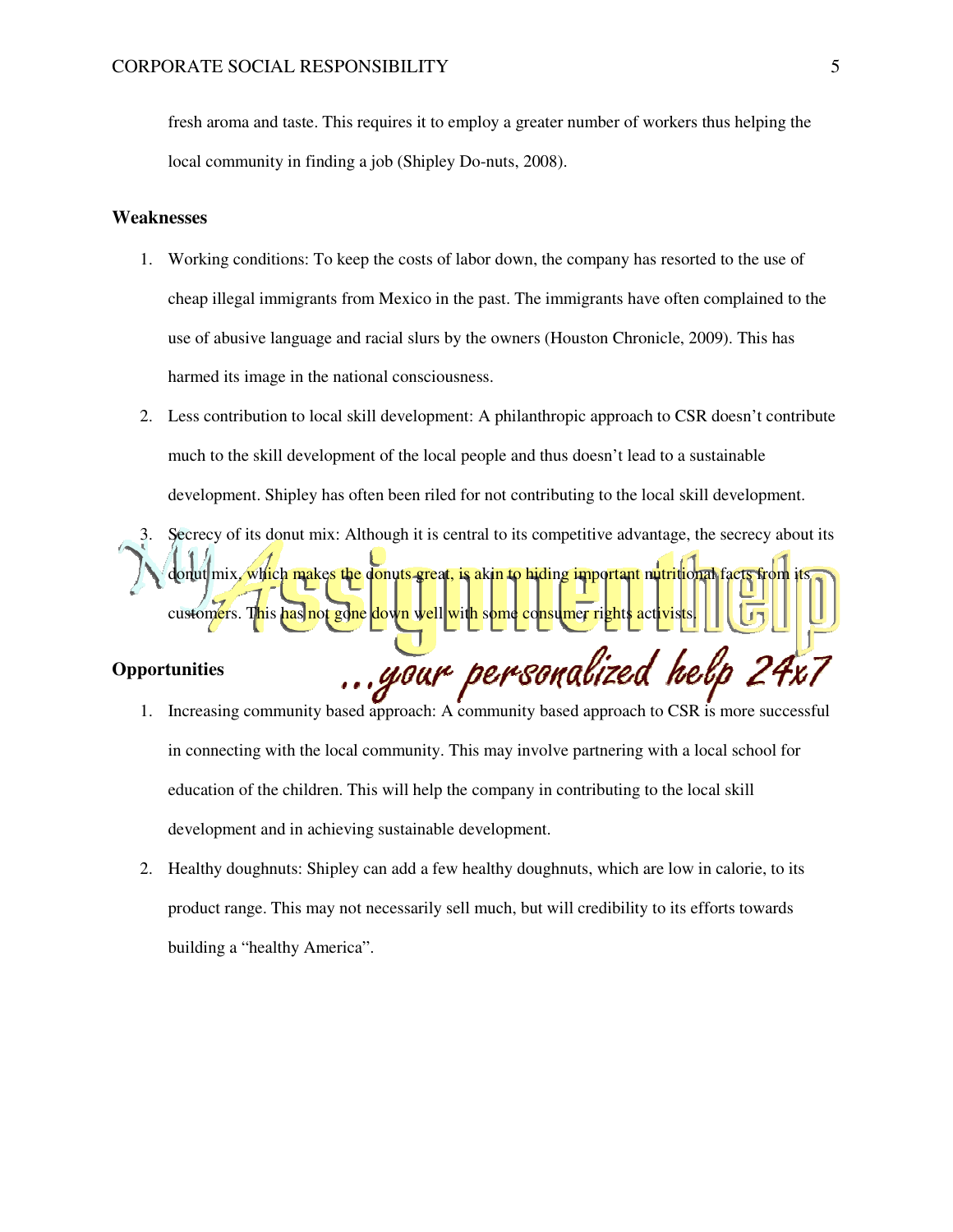## **Threats**

- 1. Competition: With an increasing competition in the fast food space and the cost of serving a customer increasing, the fight for natural resources will increase. This may mean that CSR activities may have to take a backseat in Shipley's policy.
- 2. Intervention by Government agencies: Due to its past record in employing illegal immigrants, the Government agencies may intervene in the organizational policies, for example, the Labor Department may carry out an inspection about its employees pay and basic working conditions. This may prove to be a threat to the company's image in the people's eyes.

# **Conclusion**

 The present research about the CSR activities at Shipley Do-nuts indicates that the company is taking its CSR activities seriously. The company has contributed to various causes from cancer, fighting crime and celebrating Christmas to supporting sports activities. However, it was obser Shipley views CSR as a method of giving back to the community which is separate from its objective of making profits. It should look to the Bell COM and zed ville them objectives so that it can be viewed as essential for sustainable development of the company. For example, Dunkin' Donuts Centre has set up a centre in Providence, Island. It provides state of the art training facilities to the sports clubs in the regions. This centre has produced numerous stars and is an attraction for young sports enthusiasts in the region. This makes a stronger statement towards development of sports than just sponsoring an event or a sports club.

 Adding to its list of CSR activities, Shipley can sponsor a sports area in Houston which provides playing area for the young children in the Texas region. This sports area can have a basketball court or simply open spaces for playing soccer. Regular Shipley customers and their wards can get free access to the facilities. The regular customers can be given these passes at the Shipley franchise. This will help the company in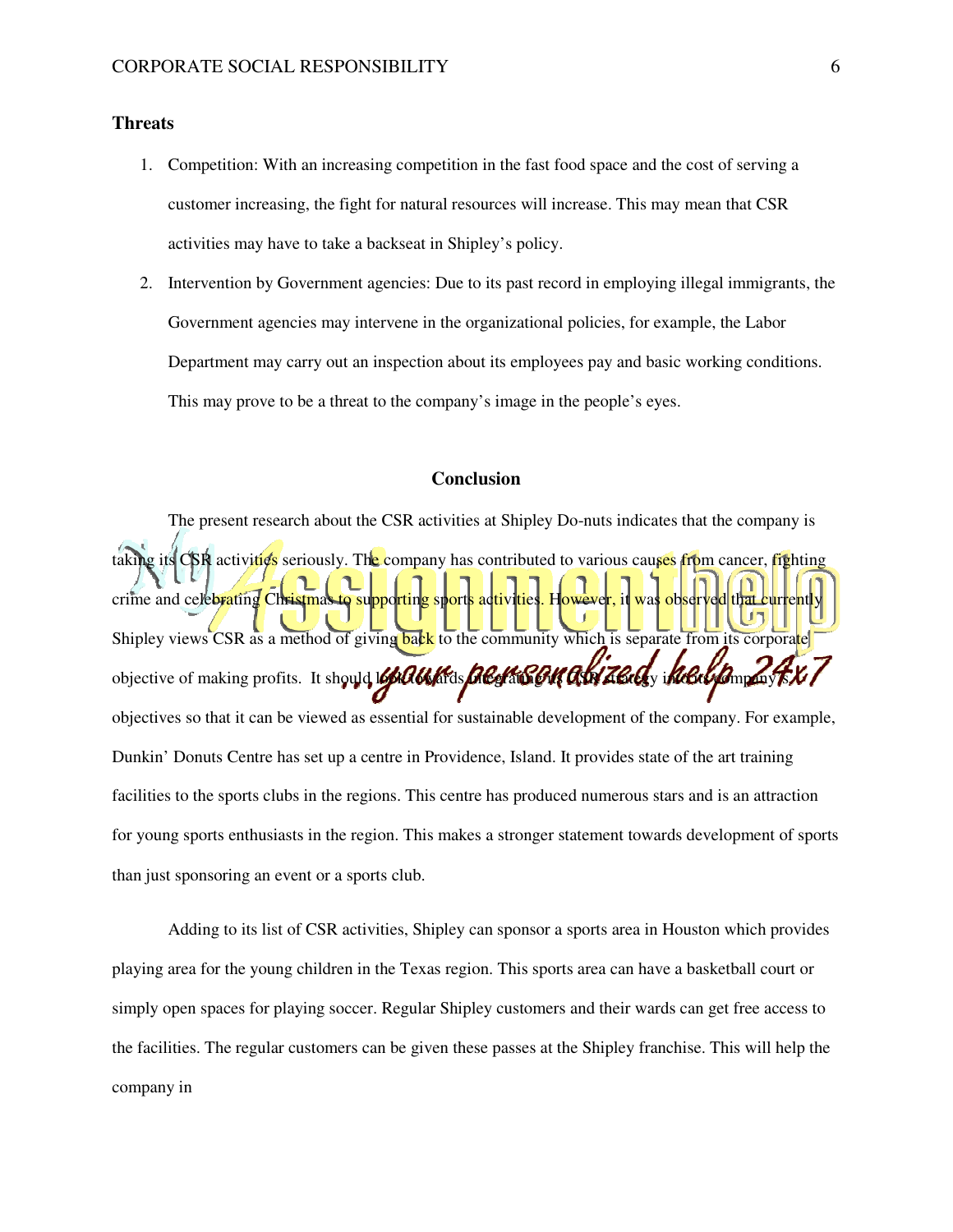- 1. Building customer network: Building on company's efforts towards connecting with its customers through Facebook, the company can keep track of its customers through this sports area
- 2. Boost its sales: Since free passes will be given to the regular customers, it will help in boosting the sales and achieving higher customer loyalty
- 3. Development of sports: It will help in development of sports in the community which will build on the company's efforts towards building a "health America".

So, this idea can prove to be a good one to follow for Shipley Do-nuts as part of its ethical and social obligations (CSR). The company can look to contribute to the skill development of the local community through this exercise. This will help the company to realize the importance of integrating its CSR activities with its corporate strategy.